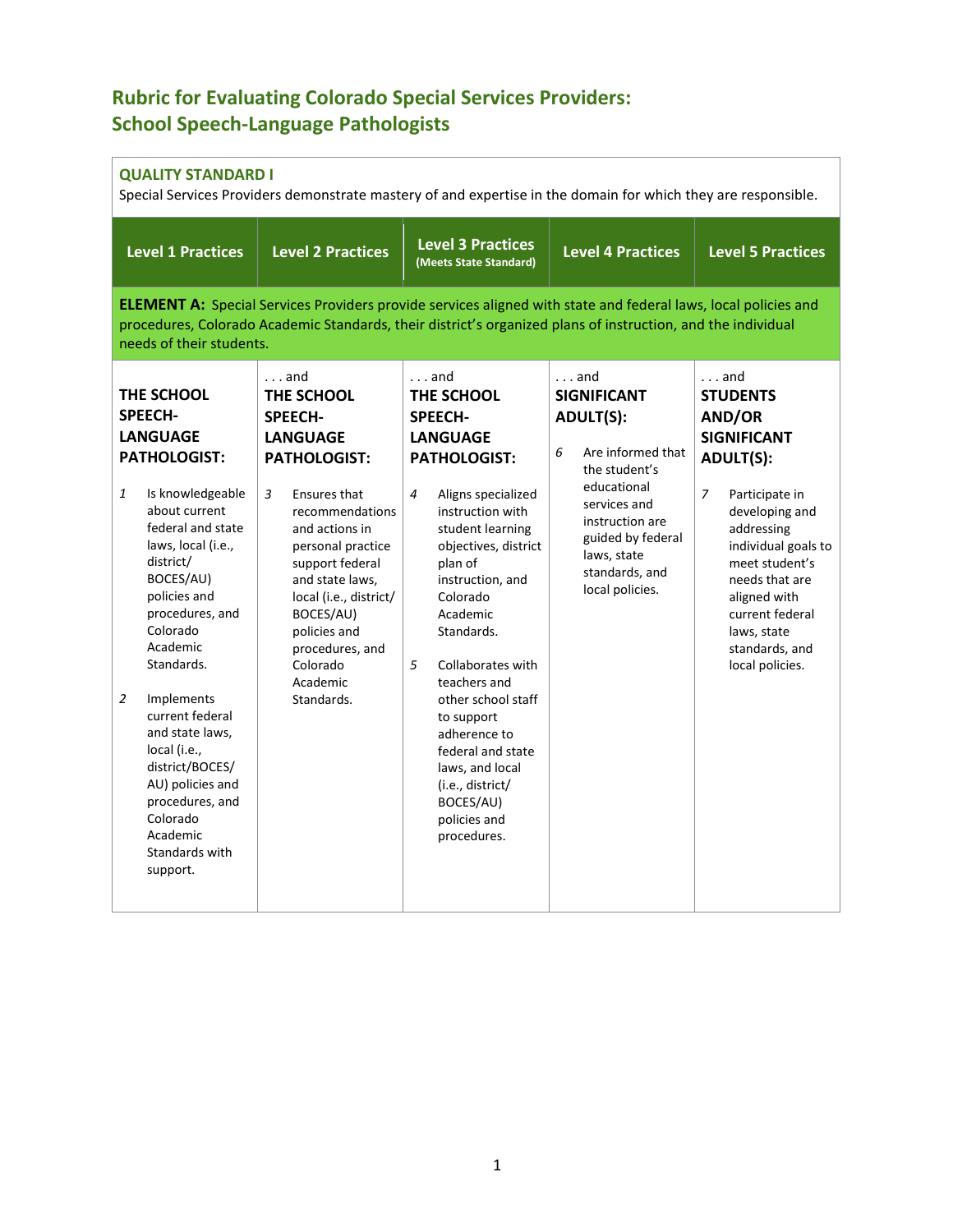| <b>QUALITY STANDARD I</b><br>Special Services Providers demonstrate mastery of and expertise in the domain for which they are responsible.                                            |                                                                                                                                                                                                                                      |                                                                                                                                                                  |                                                                                                                                                                                                                                                                            |  |  |
|---------------------------------------------------------------------------------------------------------------------------------------------------------------------------------------|--------------------------------------------------------------------------------------------------------------------------------------------------------------------------------------------------------------------------------------|------------------------------------------------------------------------------------------------------------------------------------------------------------------|----------------------------------------------------------------------------------------------------------------------------------------------------------------------------------------------------------------------------------------------------------------------------|--|--|
| <b>Level 2 Practices</b>                                                                                                                                                              | <b>Level 3 Practices</b><br>(Meets State Standard)                                                                                                                                                                                   | <b>Level 4 Practices</b>                                                                                                                                         | <b>Level 5 Practices</b>                                                                                                                                                                                                                                                   |  |  |
| $\ldots$ and<br>THE SCHOOL<br><b>SPEECH-</b><br><b>LANGUAGE</b><br><b>PATHOLOGIST:</b><br>3<br>Develops<br>solutions to<br>barriers that<br>inhibit student<br>learning.              | $\ldots$ and<br>THE SCHOOL<br><b>SPEECH-</b><br><b>LANGUAGE</b><br><b>PATHOLOGIST:</b><br>Provides specially<br>4<br>designed<br>instruction to<br>teach students<br>speech-language<br>skills to support<br>learning.               | $\ldots$ and<br><b>SIGNIFICANT</b><br><b>ADULT(S):</b><br>5<br>Are aware of<br>speech-language<br>skills and/or<br>strategies to<br>support student<br>learning. | . and<br><b>STUDENTS:</b><br>6<br>Demonstrate<br>knowledge, skills,<br>and/or strategies<br>across<br>educational<br>contexts.                                                                                                                                             |  |  |
| $\ldots$ and                                                                                                                                                                          | $\ldots$ and                                                                                                                                                                                                                         | $\ldots$ and                                                                                                                                                     | $\ldots$ and<br><b>STUDENTS</b>                                                                                                                                                                                                                                            |  |  |
| <b>SPEECH-</b><br><b>LANGUAGE</b>                                                                                                                                                     | <b>SPEECH-</b><br><b>LANGUAGE</b>                                                                                                                                                                                                    | AND/OR<br><b>SIGNIFICANT</b>                                                                                                                                     | AND/OR<br><b>SIGNIFICANT</b>                                                                                                                                                                                                                                               |  |  |
| 3<br>Identifies<br>appropriate<br>evidence-based<br>practices.<br>$\overline{4}$<br>Demonstrates an<br>understanding of<br>their professional<br>role within the<br>educational team. | 5<br>Integrates<br>evidence-based<br>practices and<br>current research<br>into planning and<br>intervention.<br>6<br>Collaborates with<br>colleagues to<br>integrate<br>evidence-based<br>practices into<br>educational<br>settings. | 7<br>Demonstrate an<br>awareness of<br>skills and<br>strategies to<br>support areas of<br>student's speech-<br>language needs.                                   | <b>ADULT(S):</b><br>8<br>Access and utilize<br>skills and<br>strategies to<br>support areas of<br>student's speech-<br>language needs.                                                                                                                                     |  |  |
|                                                                                                                                                                                       | THE SCHOOL<br><b>PATHOLOGIST:</b>                                                                                                                                                                                                    | based practices and research findings into their services.<br>THE SCHOOL<br><b>PATHOLOGIST:</b>                                                                  | <b>ELEMENT B:</b> Special Services Providers demonstrate knowledge of effective services that reduce barriers to<br><b>ELEMENT C:</b> Special Services Providers demonstrate knowledge of their professions and integrate evidence-<br><b>STUDENTS</b><br><b>ADULT(S):</b> |  |  |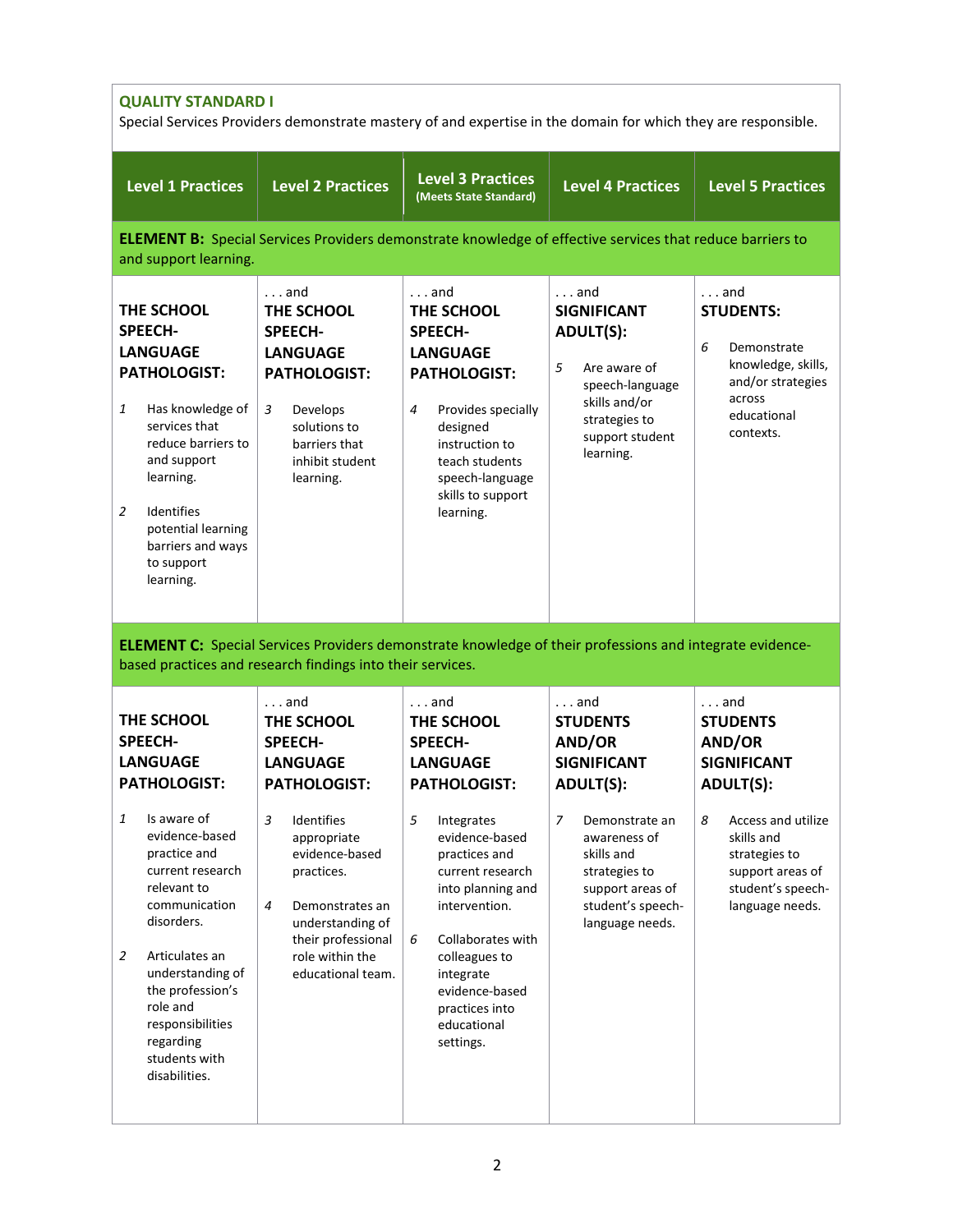### **QUALITY STANDARD II**

Special Services Providers support or establish safe, inclusive, and respectful learning environments for a diverse population of students.

| <b>Level 1 Practices</b>                                                                                                                                                                                                                                                                                                                                   | <b>Level 2 Practices</b>                                                                                                                                                                                                                                                                                                                                                                                                        | <b>Level 3 Practices</b><br>(Meets State Standard)                                                                                                                                                                                                                                                                                                                                                          | <b>Level 4 Practices</b>                                                                                              | <b>Level 5 Practices</b>                                                                                            |  |  |  |
|------------------------------------------------------------------------------------------------------------------------------------------------------------------------------------------------------------------------------------------------------------------------------------------------------------------------------------------------------------|---------------------------------------------------------------------------------------------------------------------------------------------------------------------------------------------------------------------------------------------------------------------------------------------------------------------------------------------------------------------------------------------------------------------------------|-------------------------------------------------------------------------------------------------------------------------------------------------------------------------------------------------------------------------------------------------------------------------------------------------------------------------------------------------------------------------------------------------------------|-----------------------------------------------------------------------------------------------------------------------|---------------------------------------------------------------------------------------------------------------------|--|--|--|
| <b>ELEMENT A:</b> Special Services Providers foster a safe, accessible, and predictable learning environment<br>characterized by acceptable student behavior and efficient use of time in which each student has a positive,<br>nurturing relationship with caring adults and peers.                                                                       |                                                                                                                                                                                                                                                                                                                                                                                                                                 |                                                                                                                                                                                                                                                                                                                                                                                                             |                                                                                                                       |                                                                                                                     |  |  |  |
| THE SCHOOL<br><b>SPEECH-</b><br><b>LANGUAGE</b><br><b>PATHOLOGIST:</b><br>1<br>Recognizes the<br>importance of an<br>educational<br>environment in<br>which students<br>feel safe,<br>connected, and<br>experience a<br>caring<br>relationship.<br>2<br>Recognizes the<br>importance of<br>establishing<br>behavioral<br>expectations for<br>all students. | $\ldots$ and<br>THE SCHOOL<br><b>SPEECH-</b><br><b>LANGUAGE</b><br><b>PATHOLOGIST:</b><br>Models empathy<br>3<br>and respect among<br>students and<br>significant adults.<br>Structures support<br>4<br>and/or services to<br>minimize<br>interruption of<br>instructional time.<br>5 Accesses resources<br>to support a safe,<br>accessible, and<br>predictable learning<br>environment and<br>acceptable student<br>behavior. | $\ldots$ and<br>THE SCHOOL<br><b>SPEECH-</b><br><b>LANGUAGE</b><br><b>PATHOLOGIST:</b><br>6 Promotes a safe<br>and accessible<br>environment that<br>fosters positive,<br>nurturing<br>relationships.<br>7 Delivers supports<br>and/or services in<br>a way that<br>maximizes<br>learning time.<br>8 Utilizes resources<br>to support a safe,<br>accessible, and<br>predictable<br>learning<br>environment. | $\ldots$ and<br><b>STUDENTS:</b><br>9<br>Perceive the<br>learning<br>environment as<br>positive, safe, and<br>caring. | . and<br><b>STUDENTS:</b><br>10<br>Demonstrate<br>safe, engaged<br>behaviors within<br>the learning<br>environment. |  |  |  |
| community.                                                                                                                                                                                                                                                                                                                                                 | <b>ELEMENT B:</b> Special Services Providers understand and respond to diversity within the home, school, and                                                                                                                                                                                                                                                                                                                   |                                                                                                                                                                                                                                                                                                                                                                                                             |                                                                                                                       |                                                                                                                     |  |  |  |
| THE SCHOOL<br><b>SPEECH-</b><br><b>LANGUAGE</b><br><b>PATHOLOGIST:</b>                                                                                                                                                                                                                                                                                     | $\ldots$ and<br>THE SCHOOL<br><b>SPEECH-</b><br><b>LANGUAGE</b><br><b>PATHOLOGIST:</b>                                                                                                                                                                                                                                                                                                                                          | $\ldots$ and<br>THE SCHOOL<br><b>SPEECH-</b><br><b>LANGUAGE</b><br><b>PATHOLOGIST:</b>                                                                                                                                                                                                                                                                                                                      | $\ldots$ and<br><b>STUDENTS</b><br>AND/OR<br><b>SIGNIFICANT</b><br><b>ADULT(S):</b>                                   | $\ldots$ and<br><b>STUDENTS</b><br>AND/OR<br><b>SIGNIFICANT</b><br><b>ADULT(S):</b>                                 |  |  |  |

*1* Understands that student and family backgrounds, cultures, and experiences influence speechlanguage development and school performance.

# *2* Considers student and family backgrounds, cultures, and experiences when planning speechlanguage services and *3* Demonstrates

communicating with the family. responsiveness to backgrounds, cultures, and experiences to effectively work with and support students, families, and staff.

#### *4* Recognize diversity among others and the influences of student and family backgrounds, cultures, and experiences.

- *5* Demonstrate respect for the
	- backgrounds, cultures, and experiences of others in the school setting.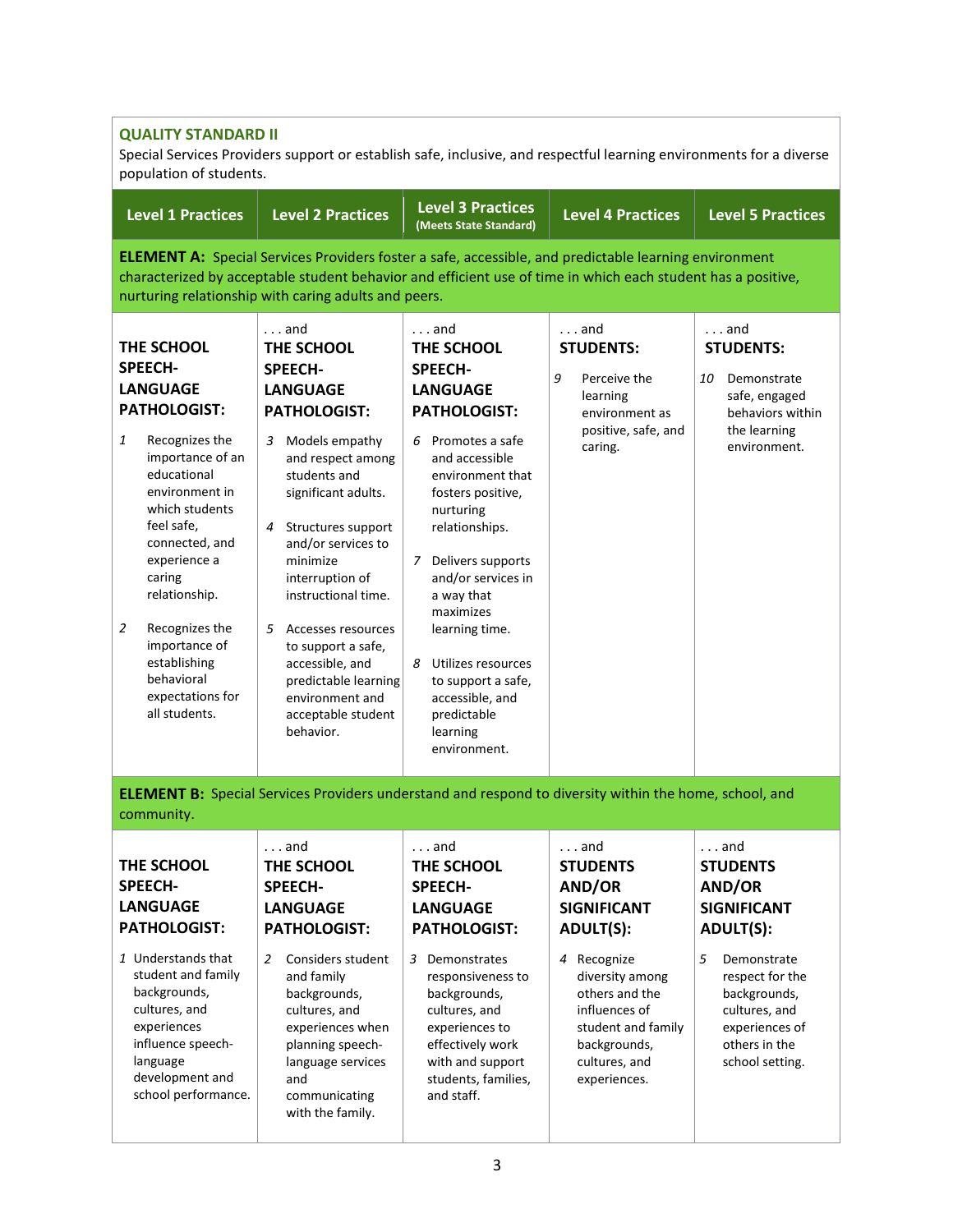| <b>QUALITY STANDARD II</b><br>Special Services Providers support or establish safe, inclusive, and respectful learning environments for a diverse<br>population of students.                        |                                                                                                                                                                                                                                                                                                                                          |                                                                                                                                                                                                                     |                                                                                                                                                             |                                                                                                                                                         |  |  |
|-----------------------------------------------------------------------------------------------------------------------------------------------------------------------------------------------------|------------------------------------------------------------------------------------------------------------------------------------------------------------------------------------------------------------------------------------------------------------------------------------------------------------------------------------------|---------------------------------------------------------------------------------------------------------------------------------------------------------------------------------------------------------------------|-------------------------------------------------------------------------------------------------------------------------------------------------------------|---------------------------------------------------------------------------------------------------------------------------------------------------------|--|--|
| <b>Level 1 Practices</b>                                                                                                                                                                            | <b>Level 2 Practices</b>                                                                                                                                                                                                                                                                                                                 | <b>Level 3 Practices</b><br>(Meets State Standard)                                                                                                                                                                  | <b>Level 4 Practices</b>                                                                                                                                    | <b>Level 5 Practices</b>                                                                                                                                |  |  |
| <b>ELEMENT C:</b> Special Services Providers engage students as individuals with diverse needs and interests, across<br>a range of ability levels by adapting services for the benefit of students. |                                                                                                                                                                                                                                                                                                                                          |                                                                                                                                                                                                                     |                                                                                                                                                             |                                                                                                                                                         |  |  |
| THE SCHOOL<br><b>SPEECH-</b><br><b>LANGUAGE</b><br><b>PATHOLOGIST:</b><br>1<br>Understands the<br>importance of<br>recognizing<br>students' unique<br>strengths, needs,<br>and interests.           | . and<br>THE SCHOOL<br><b>SPEECH-</b><br><b>LANGUAGE</b><br><b>PATHOLOGIST:</b><br>Identifies and<br>2<br>targets students'<br>unique strengths<br>and needs to<br>support student<br>engagement.                                                                                                                                        | $\ldots$ and<br>THE SCHOOL<br><b>SPEECH-</b><br><b>LANGUAGE</b><br><b>PATHOLOGIST:</b><br>3<br>Integrates students'<br>unique strengths<br>and needs into<br>service design to<br>facilitate student<br>engagement. | . and<br><b>STUDENTS:</b><br>Participate in<br>4<br>activities with a<br>high level of<br>engagement.                                                       | $\ldots$ and<br><b>STUDENTS:</b><br>5<br>Demonstrate<br>self-advocacy to<br>support their<br>unique needs and<br>interests.                             |  |  |
| benefit of students.                                                                                                                                                                                |                                                                                                                                                                                                                                                                                                                                          | <b>ELEMENT D:</b> Special Services Providers work collaboratively with the families and/or significant adults for the                                                                                               |                                                                                                                                                             |                                                                                                                                                         |  |  |
| THE SCHOOL<br><b>SPEECH-</b><br><b>LANGUAGE</b><br><b>PATHOLOGIST:</b><br>1 Understands the<br>interconnectedness<br>of home, school,<br>and community<br>influences on<br>student<br>achievement.  | $\ldots$ and<br>THE SCHOOL<br><b>SPEECH-</b><br><b>LANGUAGE</b><br><b>PATHOLOGIST:</b><br>Establishes<br>appropriate and<br>respectful<br>relationships with<br>students, their<br>families, and/or<br>significant adults.<br>Uses a variety of<br>3<br>methods to initiate<br>communication<br>with families and<br>significant adults. | $\ldots$ and<br>THE SCHOOL<br><b>SPEECH-</b><br><b>LANGUAGE</b><br><b>PATHOLOGIST:</b><br>Partners with<br>families and<br>significant adults<br>to help students<br>meet education<br>goals.                       | $\ldots$ and<br><b>SIGNIFICANT</b><br><b>ADULT(S):</b><br>5<br>Are informed of<br>their role within<br>the educational<br>team to support<br>their student. | $\ldots$ and<br><b>SIGNIFICANT</b><br><b>ADULT(S):</b><br>6<br>Increase<br>participation in<br>educational<br>planning and<br>ongoing<br>communication. |  |  |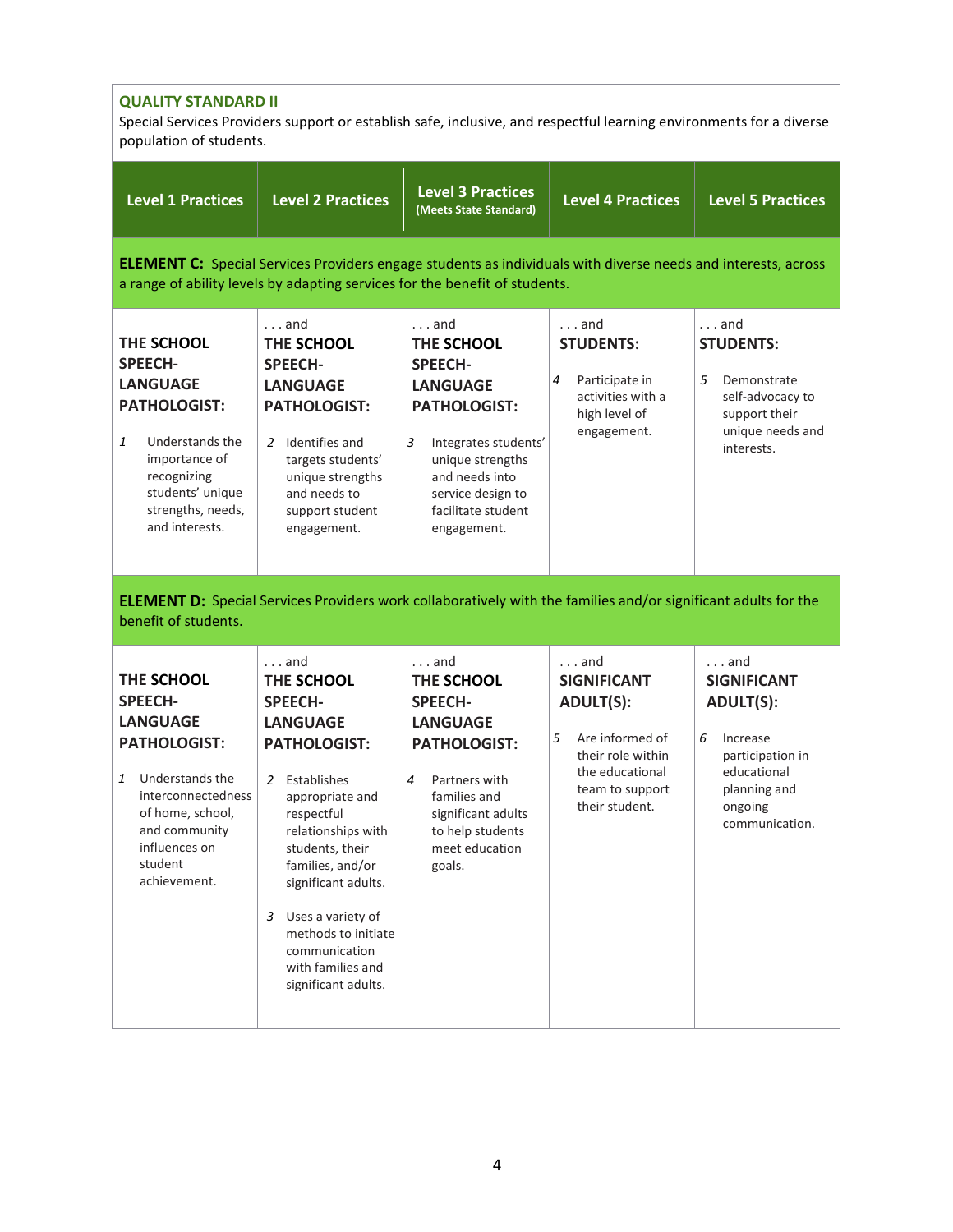| <b>QUALITY STANDARD III</b><br>Special Services Providers plan and deliver effective services in an environment that facilitates learning for their<br>students.                                                                                                                                                                              |                                                                                                                                                                                                                                                                                                                                                                                                                                                                               |                                                                                                                                                                                                                                                                                                                                                         |                                                                                                                                                                                                                               |                                                                                                                                                                                                      |  |  |
|-----------------------------------------------------------------------------------------------------------------------------------------------------------------------------------------------------------------------------------------------------------------------------------------------------------------------------------------------|-------------------------------------------------------------------------------------------------------------------------------------------------------------------------------------------------------------------------------------------------------------------------------------------------------------------------------------------------------------------------------------------------------------------------------------------------------------------------------|---------------------------------------------------------------------------------------------------------------------------------------------------------------------------------------------------------------------------------------------------------------------------------------------------------------------------------------------------------|-------------------------------------------------------------------------------------------------------------------------------------------------------------------------------------------------------------------------------|------------------------------------------------------------------------------------------------------------------------------------------------------------------------------------------------------|--|--|
| <b>Level 1 Practices</b>                                                                                                                                                                                                                                                                                                                      | <b>Level 2 Practices</b>                                                                                                                                                                                                                                                                                                                                                                                                                                                      | <b>Level 3 Practices</b><br>(Meets State Standard)                                                                                                                                                                                                                                                                                                      | <b>Level 4 Practices</b>                                                                                                                                                                                                      | <b>Level 5 Practices</b>                                                                                                                                                                             |  |  |
|                                                                                                                                                                                                                                                                                                                                               | <b>ELEMENT A:</b> Special Services Providers apply knowledge of the ways in which learning takes place, including<br>the appropriate levels of intellectual, physical, social, and emotional development of their students.                                                                                                                                                                                                                                                   |                                                                                                                                                                                                                                                                                                                                                         |                                                                                                                                                                                                                               |                                                                                                                                                                                                      |  |  |
| THE SCHOOL<br><b>SPEECH-</b><br><b>LANGUAGE</b><br><b>PATHOLOGIST:</b>                                                                                                                                                                                                                                                                        | $\ldots$ and<br>THE SCHOOL<br><b>SPEECH-</b><br><b>LANGUAGE</b><br><b>PATHOLOGIST:</b>                                                                                                                                                                                                                                                                                                                                                                                        | $\ldots$ and<br>THE SCHOOL<br><b>SPEECH-</b><br><b>LANGUAGE</b><br><b>PATHOLOGIST:</b>                                                                                                                                                                                                                                                                  | $\ldots$ and<br><b>STUDENTS</b><br>AND/OR<br><b>SIGNIFICANT</b><br><b>ADULT(S):</b>                                                                                                                                           | $\ldots$ and<br><b>STUDENTS</b><br>AND/OR<br><b>SIGNIFICANT</b><br><b>ADULT(S):</b>                                                                                                                  |  |  |
| $\mathbf{1}$<br>Understands<br>typical speech-<br>language<br>development and<br>how atypical<br>development<br>affects learning.<br>$\overline{2}$<br>Demonstrates an<br>awareness of<br>available resources<br>and activities that<br>support student<br>needs.                                                                             | 3<br>Utilizes knowledge of<br>developmental<br>science to identify<br>appropriate<br>instruction based on<br>student needs.<br>Provides services that<br>4<br>are developmentally<br>appropriate based on<br>students' intellectual,<br>social, and emotional<br>needs.                                                                                                                                                                                                       | Collaborates<br>5<br>with colleagues<br>to support<br>services that<br>address<br>student needs<br>in educational<br>environments.                                                                                                                                                                                                                      | 6<br>Are aware of<br>identified<br>supports that<br>address the<br>student's unique<br>needs.                                                                                                                                 | $\overline{z}$<br>Utilize the<br>identified<br>supports in their<br>educational<br>environments to<br>meet their unique<br>needs.                                                                    |  |  |
| delivery.                                                                                                                                                                                                                                                                                                                                     | <b>ELEMENT B:</b> Special Services Providers utilize formal and informal assessments to inform planning and service                                                                                                                                                                                                                                                                                                                                                           |                                                                                                                                                                                                                                                                                                                                                         |                                                                                                                                                                                                                               |                                                                                                                                                                                                      |  |  |
| THE SCHOOL<br><b>SPEECH-</b><br><b>LANGUAGE</b><br><b>PATHOLOGIST:</b><br>Conducts formal<br>1<br>assessments<br>(considering<br>specificity and<br>sensitivity) using<br>standardized<br>procedures.<br>Is aware of<br>2<br>informal<br>assessment<br>techniques.<br>3<br>Writes student<br>goals that are<br>aligned to<br>evaluation data. | $\ldots$ and<br>THE SCHOOL<br><b>SPEECH-</b><br><b>LANGUAGE</b><br><b>PATHOLOGIST:</b><br>Uses a variety of<br>4<br>assessment<br>instruments and<br>techniques (e.g.,<br>interviews,<br>observations, and<br>targeted/diagnostic<br>assessment tools).<br>Determines the<br>5<br>presence and<br>educational impact of<br>speech or language<br>impairments through<br>the use of a body of<br>evidence, including<br>both formal and<br>informal methods of<br>assessments. | $\ldots$ and<br>THE SCHOOL<br><b>SPEECH-</b><br><b>LANGUAGE</b><br><b>PATHOLOGIST:</b><br>Collaborates with<br>7<br>colleagues to<br>make student-<br>centered decisions<br>based on the<br>assessment data.<br>Writes individual<br>8<br>student goals<br>aligned with<br>academic<br>standards and<br>assessment results<br>(formal and<br>informal). | $\ldots$ and<br><b>STUDENTS</b><br>AND/OR<br><b>SIGNIFICANT</b><br><b>ADULT(S):</b><br>9<br>Are aware of their<br>role and<br>responsibilities<br>when using<br>assessment data<br>to make student-<br>centered<br>decisions. | $\ldots$ and<br><b>TEACHERS</b><br>AND/OR<br><b>ADMINISTRATORS:</b><br>10 Recognize how the<br>assessment data<br>informs instruction<br>related to listening,<br>speaking, reading,<br>and writing. |  |  |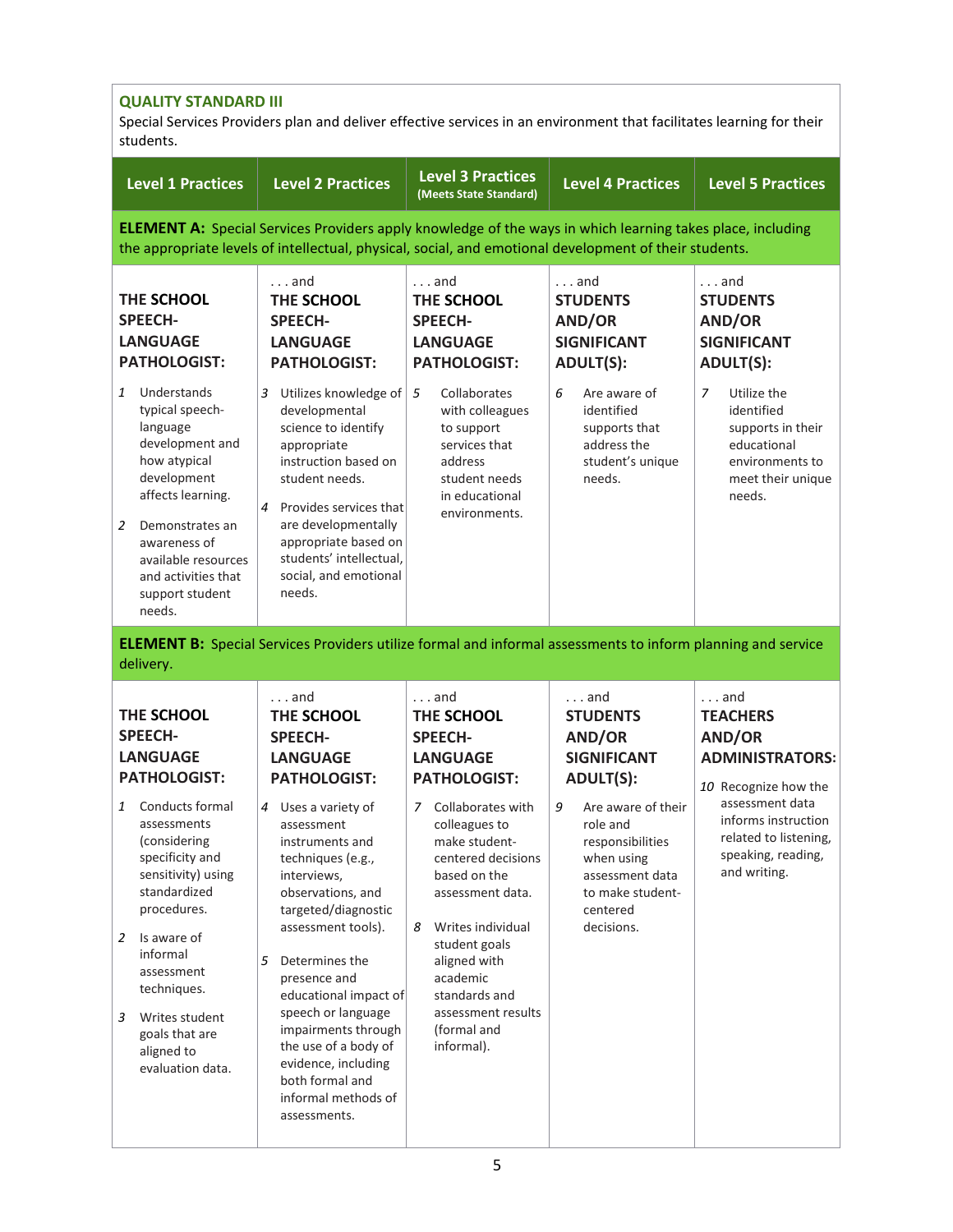| based on formal<br>and/or informal<br>assessment data. |
|--------------------------------------------------------|
|--------------------------------------------------------|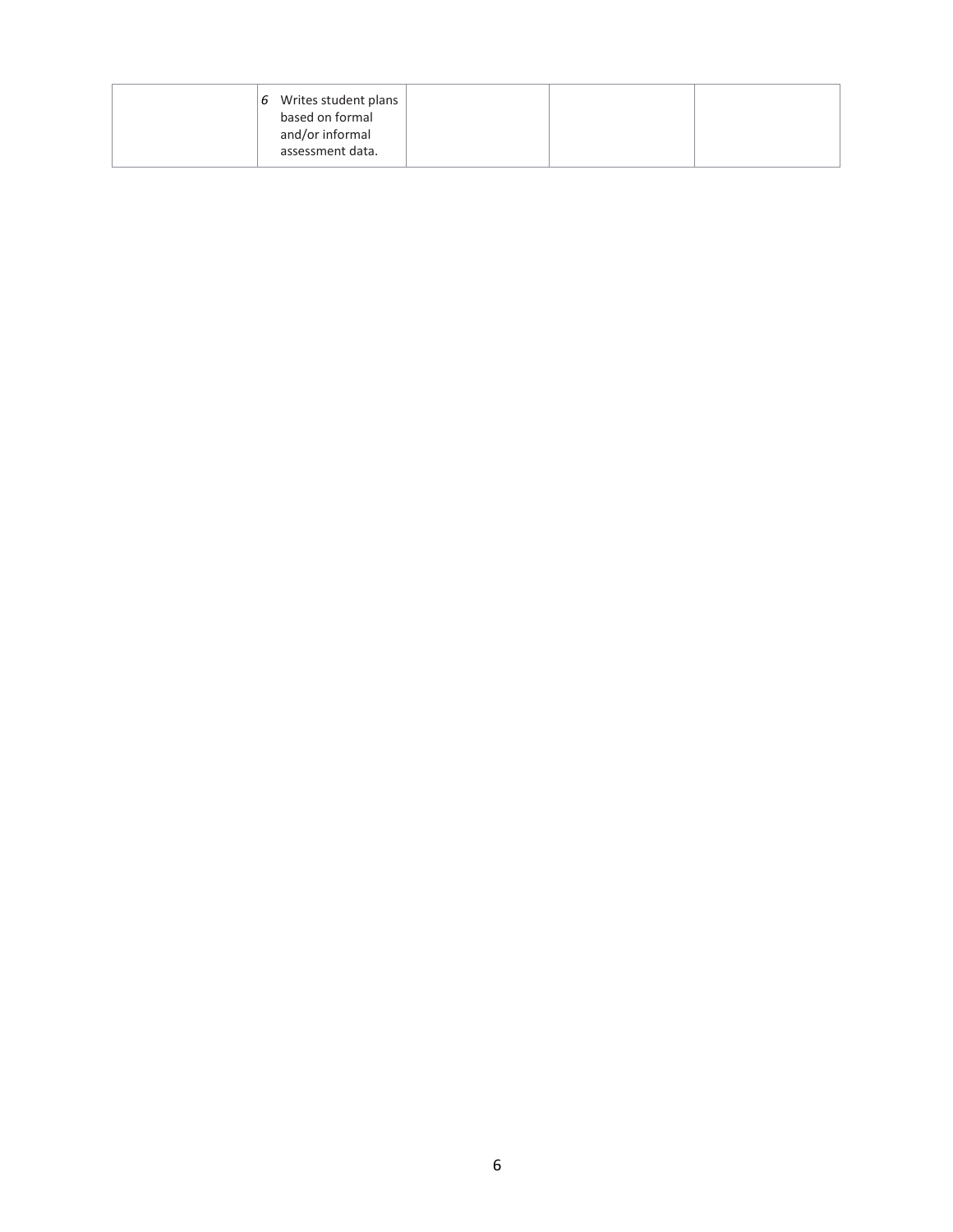## **QUALITY STANDARD III**

Special Services Providers plan and deliver effective services in an environment that facilitates learning for their students.

| <b>Level 1 Practices</b>                                                                                                                                                                                                                                                                                             | <b>Level 2 Practices</b>                                                                                                                                                                                                                                                                                       | <b>Level 3 Practices</b><br>(Meets State Standard)                                                                                                                                                                                                                                                                                | <b>Level 4 Practices</b>                                                                                                                                                                                                                                          | <b>Level 5 Practices</b>                                                                                                                                                               |
|----------------------------------------------------------------------------------------------------------------------------------------------------------------------------------------------------------------------------------------------------------------------------------------------------------------------|----------------------------------------------------------------------------------------------------------------------------------------------------------------------------------------------------------------------------------------------------------------------------------------------------------------|-----------------------------------------------------------------------------------------------------------------------------------------------------------------------------------------------------------------------------------------------------------------------------------------------------------------------------------|-------------------------------------------------------------------------------------------------------------------------------------------------------------------------------------------------------------------------------------------------------------------|----------------------------------------------------------------------------------------------------------------------------------------------------------------------------------------|
| students in authentic learning experiences.                                                                                                                                                                                                                                                                          |                                                                                                                                                                                                                                                                                                                |                                                                                                                                                                                                                                                                                                                                   | <b>ELEMENT C:</b> Special Services Providers integrate and utilize appropriate available technology to engage                                                                                                                                                     |                                                                                                                                                                                        |
| THE SCHOOL<br><b>SPEECH-</b><br><b>LANGUAGE</b><br><b>PATHOLOGIST:</b>                                                                                                                                                                                                                                               | $\ldots$ and<br>THE SCHOOL<br><b>SPEECH-</b><br><b>LANGUAGE</b><br><b>PATHOLOGIST:</b>                                                                                                                                                                                                                         | . and<br>THE SCHOOL<br><b>SPEECH-</b><br><b>LANGUAGE</b><br><b>PATHOLOGIST:</b>                                                                                                                                                                                                                                                   | . and<br><b>STUDENTS</b><br>AND/OR<br><b>SIGNIFICANT</b><br><b>ADULT(S):</b>                                                                                                                                                                                      | $\ldots$ and<br><b>STUDENTS</b><br>AND/OR<br><b>SIGNIFICANT</b><br><b>ADULT(S):</b>                                                                                                    |
| 1<br>Explores a variety<br>of available<br>technology to<br>facilitate specially<br>designed<br>instruction.<br>2<br>Explores a variety<br>of available<br>resources and<br>processes in their<br>educational<br>setting to access<br>assistive<br>technology to<br>facilitate specially<br>designed<br>instruction. | 3<br>Utilizes available<br>resources to<br>facilitate specially<br>designed<br>instruction.<br>$\overline{4}$<br>Monitors and<br>evaluates the use<br>of technology or<br>assistive<br>technology in the<br>learning<br>environment.                                                                           | 5<br>Collaborates with<br>significant adults<br>to facilitate<br>student use of<br>available assistive<br>technology to<br>engage in<br>authentic<br>learning.                                                                                                                                                                    | 6<br>Demonstrate<br>awareness of how<br>to access and<br>utilize assistive<br>technology<br>supports.                                                                                                                                                             | Use and/or<br>7<br>support available<br>technology or<br>assistive<br>technology to<br>facilitate student<br>learning and<br>communication.                                            |
|                                                                                                                                                                                                                                                                                                                      | support the development of critical-thinking, problem-solving skills, and self-advocacy.                                                                                                                                                                                                                       |                                                                                                                                                                                                                                                                                                                                   | <b>ELEMENT D:</b> Special Services Providers establish and communicate high expectations and use strategies to                                                                                                                                                    |                                                                                                                                                                                        |
| THE SCHOOL<br><b>SPEECH-</b><br><b>LANGUAGE</b><br><b>PATHOLOGIST:</b><br>1<br>Recognizes the<br>importance of<br>high expectations<br>for learning for all<br>students.                                                                                                                                             | $\ldots$ and<br>THE SCHOOL<br><b>SPEECH-</b><br><b>LANGUAGE</b><br><b>PATHOLOGIST:</b><br>$\overline{2}$<br>Actively<br>participates on<br>multidisciplinary<br>teams.<br>$\mathfrak{Z}$<br>Holds high<br>expectations for<br>students when<br>determining<br>needs, services<br>and educational<br>placement. | and<br>THE SCHOOL<br><b>SPEECH-</b><br><b>LANGUAGE</b><br><b>PATHOLOGIST:</b><br>4<br>Implements<br>interventions<br>(e.g., SDI, MTSS)<br>that provide an<br>appropriate level<br>of challenge.<br>5<br>Provides<br>opportunities for<br>students to<br>practice self-<br>advocacy and/or<br>problem solving<br>during functional | . and<br><b>STUDENTS</b><br>AND/OR<br><b>SIGNIFICANT</b><br><b>ADULT(S):</b><br>6<br>Are informed<br>about strategies<br>that promote<br>critical-thinking,<br>problem-solving,<br>and self-advocacy<br>at the student's<br>individual<br>developmental<br>level. | $\ldots$ and<br><b>STUDENTS:</b><br>Demonstrate self-<br>7<br>advocacy, critical<br>thinking, and<br>problem-solving<br>skills based on<br>their individual<br>developmental<br>level. |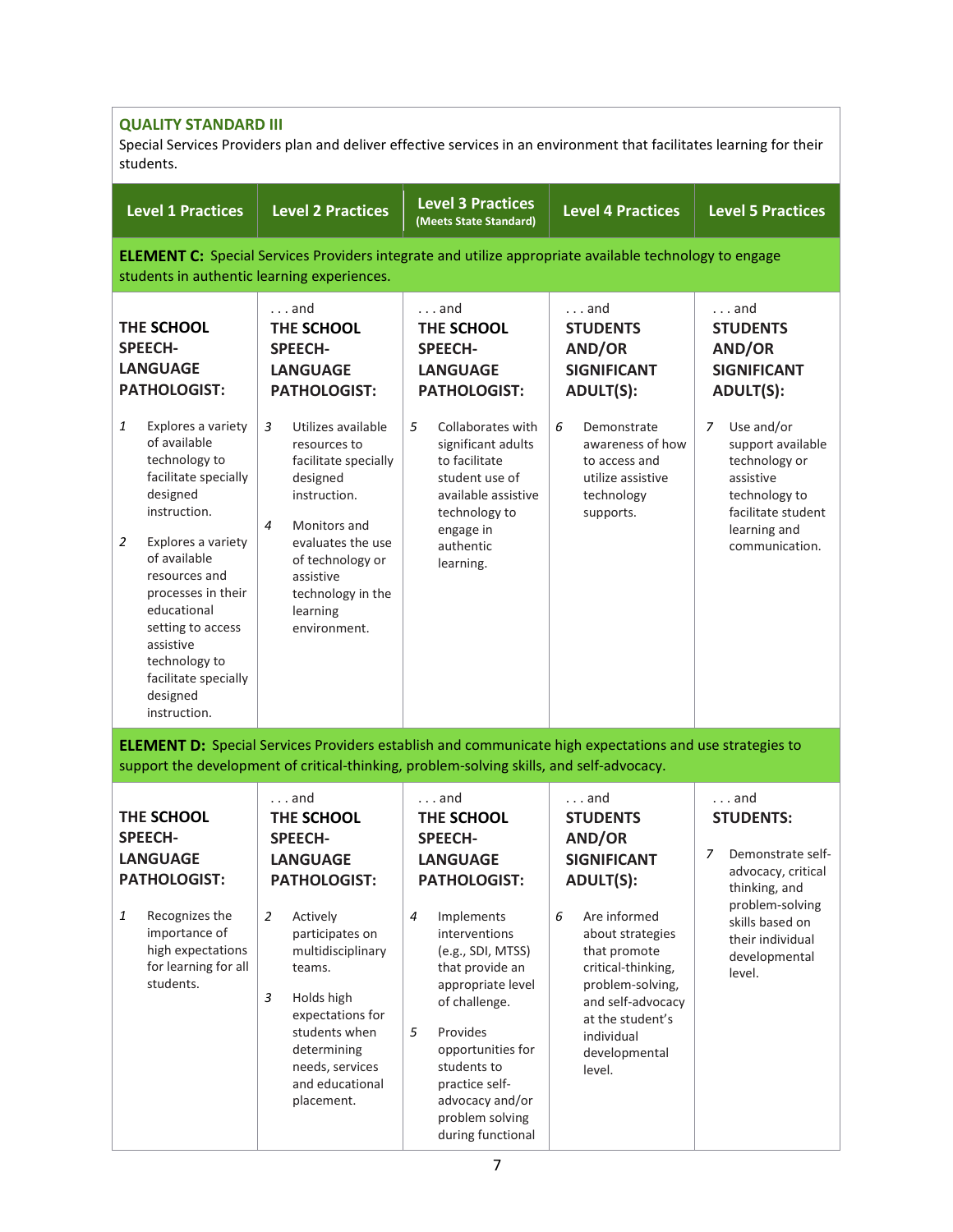|  | ια১κ১ |  |
|--|-------|--|
|  |       |  |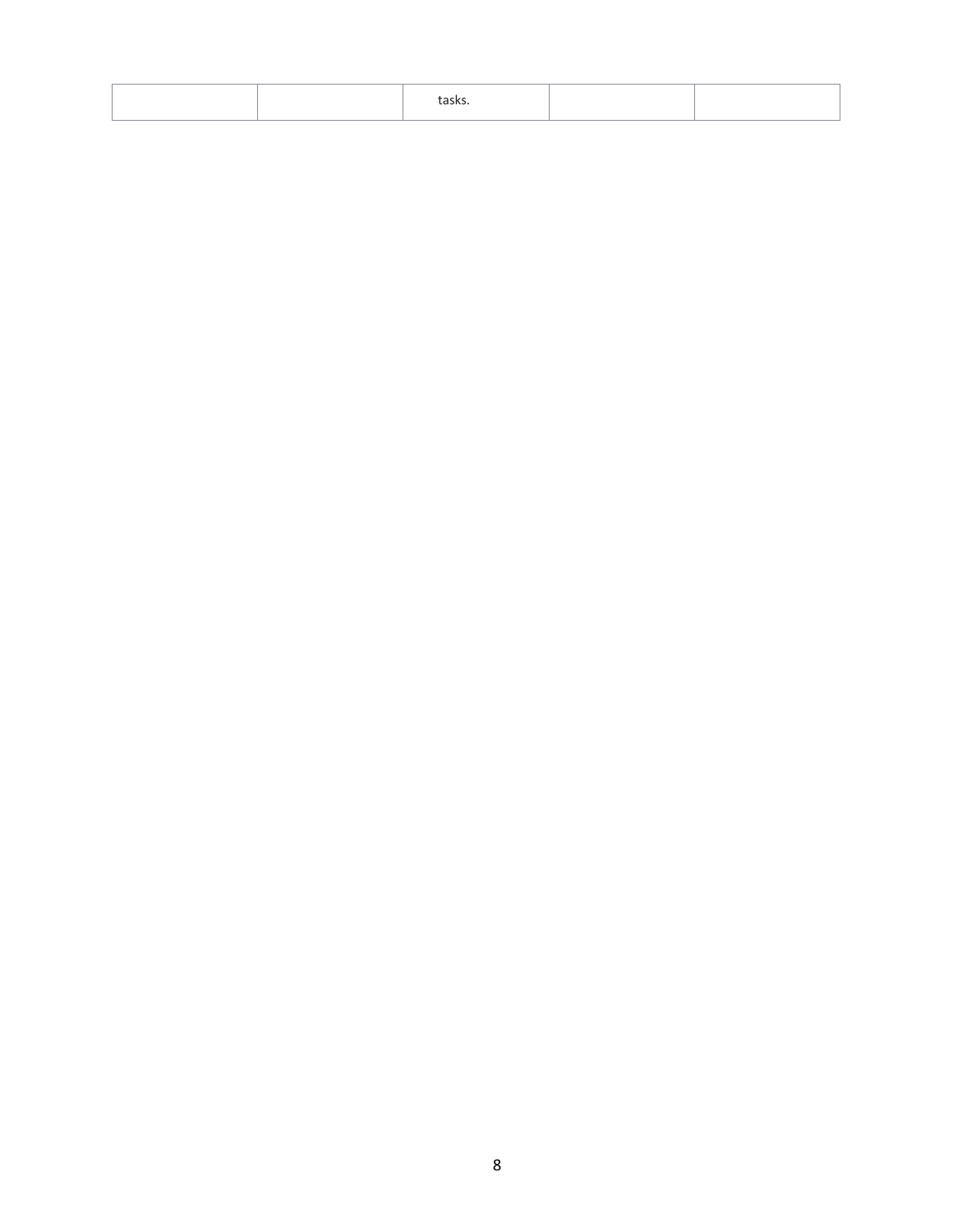| <b>QUALITY STANDARD III</b><br>Special Services Providers plan and deliver effective services in an environment that facilitates learning for their<br>students.                                                                                                                                                                                                                       |                                                                                                                                                                                                                                                                                                                                                               |                                                                                                                                                                                                                                                                                                                                                                                                           |                                                                                                                                                                                            |                                                                                                                                                                                              |  |  |
|----------------------------------------------------------------------------------------------------------------------------------------------------------------------------------------------------------------------------------------------------------------------------------------------------------------------------------------------------------------------------------------|---------------------------------------------------------------------------------------------------------------------------------------------------------------------------------------------------------------------------------------------------------------------------------------------------------------------------------------------------------------|-----------------------------------------------------------------------------------------------------------------------------------------------------------------------------------------------------------------------------------------------------------------------------------------------------------------------------------------------------------------------------------------------------------|--------------------------------------------------------------------------------------------------------------------------------------------------------------------------------------------|----------------------------------------------------------------------------------------------------------------------------------------------------------------------------------------------|--|--|
| <b>Level 1 Practices</b>                                                                                                                                                                                                                                                                                                                                                               | <b>Level 2 Practices</b>                                                                                                                                                                                                                                                                                                                                      | <b>Level 3 Practices</b><br>(Meets State Standard)                                                                                                                                                                                                                                                                                                                                                        | <b>Level 4 Practices</b>                                                                                                                                                                   | <b>Level 5 Practices</b>                                                                                                                                                                     |  |  |
| progress towards goals.                                                                                                                                                                                                                                                                                                                                                                |                                                                                                                                                                                                                                                                                                                                                               | <b>ELEMENT E:</b> Special Services Providers develop and implement services related to student needs, learning, and                                                                                                                                                                                                                                                                                       |                                                                                                                                                                                            |                                                                                                                                                                                              |  |  |
| THE SCHOOL<br><b>SPEECH-</b><br><b>LANGUAGE</b><br><b>PATHOLOGIST:</b><br>Understands the<br>1<br>interconnectedness<br>between<br>assessment data<br>(formal and<br>informal) and the<br>development of<br>the IEP.<br>Designs<br>2<br>individualized<br>instruction that<br>aligns with<br>individual student<br>goals, academic<br>standards, and<br>student<br>assessment results. | $\ldots$ and<br>THE SCHOOL<br><b>SPEECH-</b><br><b>LANGUAGE</b><br><b>PATHOLOGIST:</b><br>3<br>Implements<br>individualized<br>instruction that<br>aligns with<br>individual student<br>goals, academic<br>standards, and<br>student<br>assessment<br>results.<br>4<br>Integrates and<br>applies<br>assessment data<br>into planning and<br>service delivery. | $\ldots$ and<br>THE SCHOOL<br><b>SPEECH-</b><br><b>LANGUAGE</b><br><b>PATHOLOGIST:</b><br>5<br>Monitors student<br>progress and<br>adapts<br>intervention<br>procedures,<br>strategies, and<br>materials to<br>address student<br>unique needs.<br>6<br>Collaborates with<br>colleagues in the<br>development,<br>implementation,<br>and monitoring of<br>services to<br>address unique<br>student needs. | $\ldots$ and<br><b>STUDENTS:</b><br>Are aware of how<br>7<br>to use the<br>knowledge,<br>intervention<br>strategies, and/or<br>skills in support of<br>their goals.                        | $\ldots$ and<br><b>SIGNIFICANT</b><br><b>ADULT(S):</b><br>8<br>Receive<br>information on<br>ways to integrate<br>intervention<br>strategies and<br>skills to support<br>student<br>outcomes. |  |  |
|                                                                                                                                                                                                                                                                                                                                                                                        |                                                                                                                                                                                                                                                                                                                                                               | <b>ELEMENT F:</b> Special Services Providers model and promote effective communication.                                                                                                                                                                                                                                                                                                                   |                                                                                                                                                                                            |                                                                                                                                                                                              |  |  |
| THE SCHOOL<br><b>SPEECH-</b><br><b>LANGUAGE</b><br><b>PATHOLOGIST:</b><br>Listens effectively<br>1<br>and allows time<br>for responses and<br>discussion.                                                                                                                                                                                                                              | $\ldots$ and<br>THE SCHOOL<br><b>SPEECH-</b><br><b>LANGUAGE</b><br><b>PATHOLOGIST:</b><br>$\overline{2}$<br><b>Uses</b><br>communication<br>skills to establish<br>good working<br>relationships<br>(rapport) with<br>students and<br>significant adults.<br>3<br>Adjusts<br>communication<br>based on<br>audience (e.g.,<br>student, parent,<br>colleague).  | and<br>THE SCHOOL<br><b>SPEECH-</b><br><b>LANGUAGE</b><br><b>PATHOLOGIST:</b><br>Provides<br>4<br>opportunities for<br>students to<br>practice<br>communication<br>skills.<br>5<br><b>Tailors</b><br>communications<br>to be both<br>developmentally<br>and culturally<br>relevant.                                                                                                                       | $\ldots$ and<br><b>STUDENTS</b><br>AND/OR<br><b>SIGNIFICANT</b><br><b>ADULT(S):</b><br>6<br>Are informed of<br>a variety of<br>strategies for<br>supporting<br>effective<br>communication. | $\ldots$ and<br><b>STUDENTS:</b><br>Use effective<br>7<br>communication<br>strategies.                                                                                                       |  |  |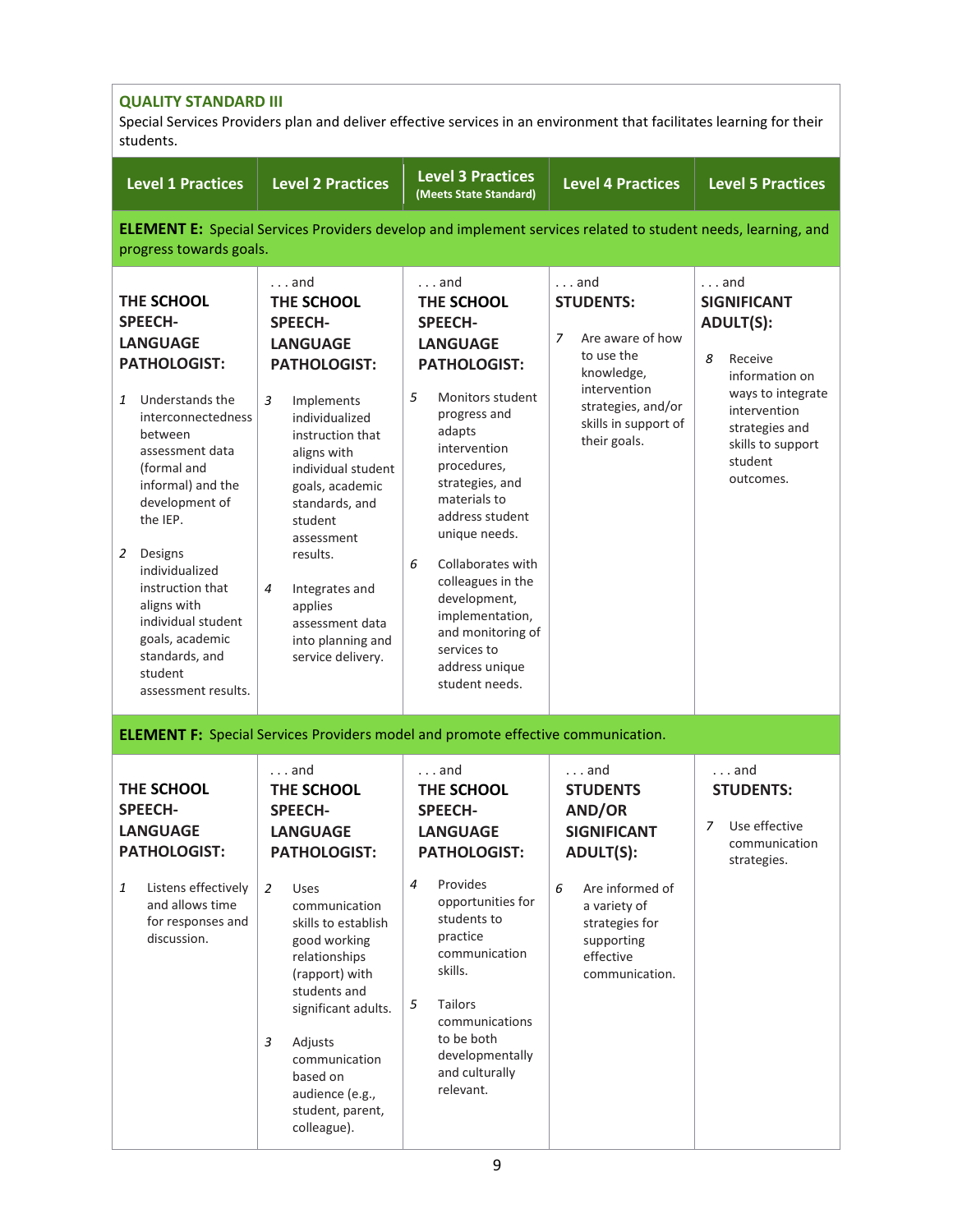| <b>QUALITY STANDARD IV</b><br>Special Services Providers demonstrate professionalism through ethical conduct, reflection, and leadership.                                                                                                         |                                                                                                                                                                                                                                                                                                                                                                                                              |                                                                                                                                                                                                                                                                                                                                     |                                                                                                                                                                                                |                                                                                                                                                            |  |
|---------------------------------------------------------------------------------------------------------------------------------------------------------------------------------------------------------------------------------------------------|--------------------------------------------------------------------------------------------------------------------------------------------------------------------------------------------------------------------------------------------------------------------------------------------------------------------------------------------------------------------------------------------------------------|-------------------------------------------------------------------------------------------------------------------------------------------------------------------------------------------------------------------------------------------------------------------------------------------------------------------------------------|------------------------------------------------------------------------------------------------------------------------------------------------------------------------------------------------|------------------------------------------------------------------------------------------------------------------------------------------------------------|--|
| <b>Level 1 Practices</b>                                                                                                                                                                                                                          | <b>Level 2 Practices</b>                                                                                                                                                                                                                                                                                                                                                                                     | <b>Level 3 Practices</b><br>(Meets State Standard)                                                                                                                                                                                                                                                                                  | <b>Level 4 Practices</b>                                                                                                                                                                       | <b>Level 5 Practices</b>                                                                                                                                   |  |
|                                                                                                                                                                                                                                                   | <b>ELEMENT A:</b> Special Services Providers demonstrate high standards for ethical and professional conduct.                                                                                                                                                                                                                                                                                                |                                                                                                                                                                                                                                                                                                                                     |                                                                                                                                                                                                |                                                                                                                                                            |  |
| THE SCHOOL<br><b>SPEECH-</b><br><b>LANGUAGE</b><br><b>PATHOLOGIST:</b>                                                                                                                                                                            | $\ldots$ and<br>THE SCHOOL<br><b>SPEECH-</b><br><b>LANGUAGE</b><br><b>PATHOLOGIST:</b>                                                                                                                                                                                                                                                                                                                       | $\ldots$ and<br>THE SCHOOL<br><b>SPEECH-</b><br><b>LANGUAGE</b><br><b>PATHOLOGIST:</b>                                                                                                                                                                                                                                              | $\ldots$ and<br>THE SCHOOL<br><b>SPEECH-</b><br><b>LANGUAGE</b><br><b>PATHOLOGIST:</b>                                                                                                         | $\ldots$ and<br>THE SCHOOL<br><b>SPEECH-</b><br><b>LANGUAGE</b><br><b>PATHOLOGIST:</b>                                                                     |  |
| 1<br>Recognizes the<br>importance of<br>consistent<br>professional<br>conduct within<br>the educational<br>environment.<br>$\overline{2}$<br>Is familiar with<br>American Speech-<br>Language/Hearing<br>Association<br>(ASHA) Code of<br>Ethics. | 3<br>Demonstrates<br>skills related to<br>ASHA Code of<br>Ethics.<br>$\overline{4}$<br>Demonstrates<br>consistent<br>professional<br>conduct with<br>students and<br>significant adults.                                                                                                                                                                                                                     | 5<br>Upholds ethical<br>standards of<br>practice as<br>defined by the<br>ASHA Code of<br>Ethics and<br>applicable state<br>laws and<br>regulations.<br>Upholds high<br>6<br>standards of<br>professional<br>conduct with<br>students and<br>significant adults.                                                                     | 7<br>Models high<br>expectations for<br>ethical behavior<br>for staff and<br>students.<br>8<br>Models high<br>expectations<br>related to<br>professional<br>conduct for<br>significant adults. | 9<br>Recognizes and<br>takes action to<br>hold colleagues<br>accountable for<br>ethical behavior<br>through positive,<br>respected, and<br>legal channels. |  |
|                                                                                                                                                                                                                                                   | <b>ELEMENT B:</b> Special Services Providers link professional growth to their professional goals.                                                                                                                                                                                                                                                                                                           |                                                                                                                                                                                                                                                                                                                                     |                                                                                                                                                                                                |                                                                                                                                                            |  |
| THE SCHOOL<br><b>SPEECH-</b><br><b>LANGUAGE</b><br><b>PATHOLOGIST:</b>                                                                                                                                                                            | $\ldots$ and<br>THE SCHOOL<br><b>SPEECH-</b><br><b>LANGUAGE</b><br><b>PATHOLOGIST:</b>                                                                                                                                                                                                                                                                                                                       | $\ldots$ and<br>THE SCHOOL<br><b>SPEECH-</b><br><b>LANGUAGE</b><br><b>PATHOLOGIST:</b>                                                                                                                                                                                                                                              | and<br>THE SCHOOL<br><b>SPEECH-</b><br><b>LANGUAGE</b><br><b>PATHOLOGIST:</b>                                                                                                                  | $\ldots$ and<br>THE SCHOOL<br><b>SPEECH-</b><br><b>LANGUAGE</b><br><b>PATHOLOGIST:</b>                                                                     |  |
| Completes<br>1<br>required<br>professional<br>development<br>according to state<br>and/or<br>district/BOCES<br>policies.<br>Develops<br>2<br>professional<br>goals.                                                                               | 3<br>Uses feedback from<br>supervisor,<br>colleague(s), and/or<br>self-reflection to<br>improve practice.<br>Develops a<br>4<br>professional growth<br>plan based on current<br>research and the<br>likelihood of having a<br>positive impact on<br>student, school, and<br>district outcomes.<br>5<br>Selects and<br>participates in<br>professional<br>development to<br>improve professional<br>practice. | 6 Applies knowledge<br>and skills learned<br>through professional<br>development to<br>instructional<br>decisions.<br>7 Establishes<br>continuous<br>improvement<br>strategies, including<br>seeking feedback<br>from colleagues,<br>parents, and/or<br>supervisors, to<br>identify and self-<br>monitor<br>professional<br>growth. | 8<br>Demonstrates a<br>growth mindset in<br>all areas of<br>professional<br>practice.                                                                                                          | 9<br>Develops and<br>follows a long-<br>term professional<br>growth plan.                                                                                  |  |